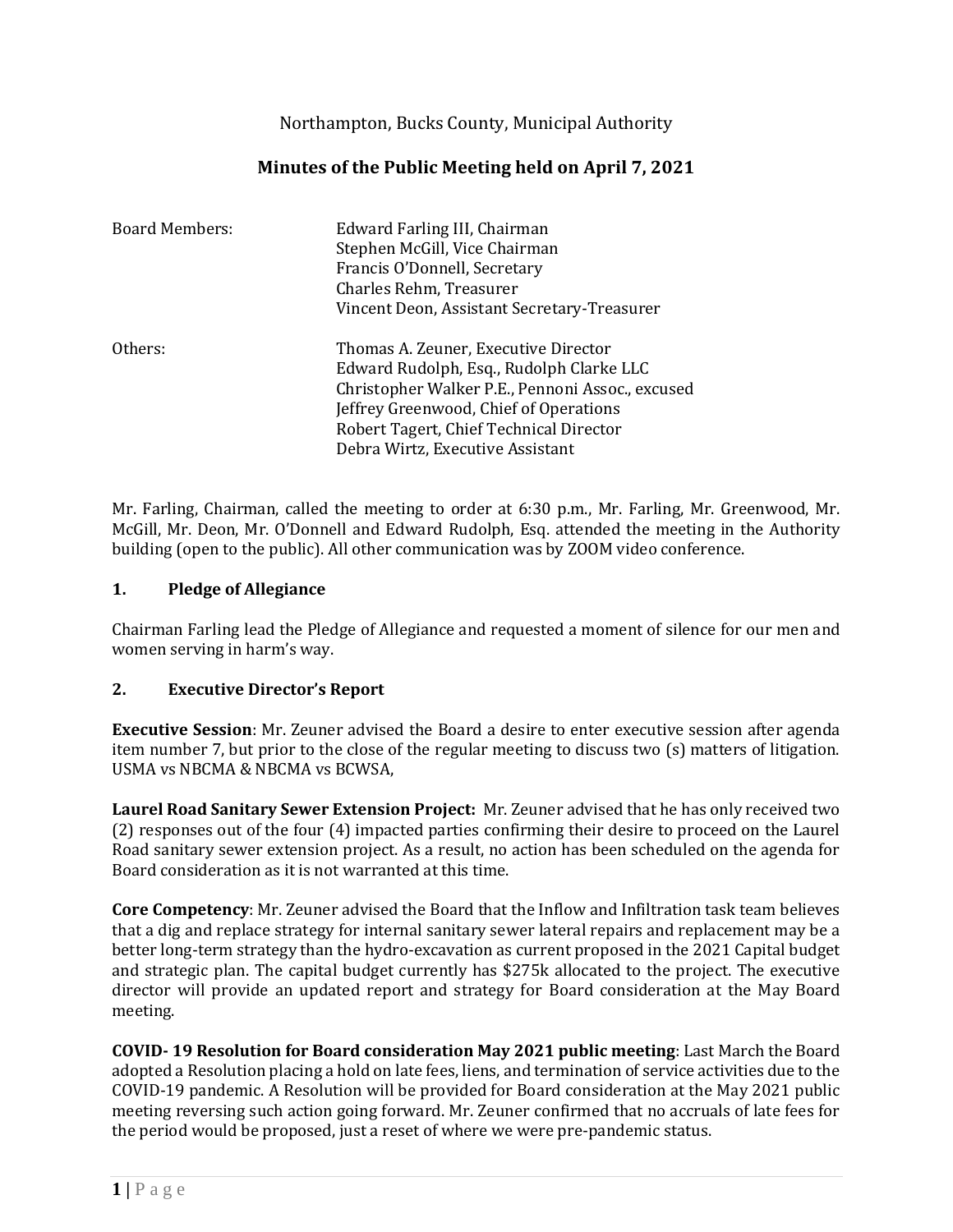### **3. Citizens' Concerns**

None

# **4. Approval of the Minutes of March 3, 2021**

A motion (McGill-O'Donnell) made to approve the Minutes of March 3, 2021 passed with 5 ayes.

### **5. Check Requisitions / Accounts Payable**

A motion (McGill-Rehm) adopting the following resolutions passed 5 with ayes.

**Requisition No. 2221** dated 03/17/2021 in the amount of \$470,071.52

The major items paid under **Requisition No. 2221** are as follows: BCWSA – Water - \$132,545.90; Bergey Creative Group - \$7,689.00; Commonwealth of PA Unclaimed Property - \$1,553.28; CSL Services Inc. - \$6,775.00; Hillegas Valve Repair - \$1,500.00; JH Shanahan - \$2,560.00; LB Water Service - \$1,644.30; Link Computer Corp. - \$3,711.02; Maxsolar Energy LLC - \$1,107.60; PECO - \$19,178.60; Pennoni Assoc. Inc. - \$51,255.87; Purchase Power - \$2,399.75; Rudolph Clarke LLC - \$16,167.50; Teamster Health & Welfare Fund - \$19,284.60; Teamsters Local 107 - \$1,024.00; Upper Southampton MUA - \$117,841.11; and \$75,000.00 for payroll.

### **Requisition No. 2222** dated 04/07/2021 in the amount of \$943,719.78

The major items paid under **Requisition No. 2222** are as follows: Analytical Laboratories - \$13,125.00; BCWSA - Sewer - \$508,744.95; Bergey Creative Group - \$1,243.20; CSL Services Inc. - - \$6,775.00; Coyne Chemical - \$1,406.00; Cues - \$2,642.01; National Bank of Newtown - \$59,129.38; Formax - \$1,470.00; G & G Electric Construction - \$10,808.15; Gannett Fleming Co. - \$1,900.00; Guardian - \$4,042.86; Hannon Auto Service - \$4,629.43; Independence Blue Cross - \$14,097.09; JH Shanahan - \$1,890.00; Justin Decker - \$1,000.00; Karl Hops Inc. - \$1,495.51; Link Computer Corp. - \$3,803.79; McBrick Building Group - \$1,500.00; Office Basics \$1,150.00; Offit Kurman - \$5,323.50; Passerini & Sons Inc. - \$84,419.10; PECO - \$18,458.78; Pollard Water - \$1,025.70; RIO Supply Inc. - \$37,480.68; TD Card Services - \$1,918.85; Teamsters Health & Welfare Fund - \$19,284.60; Teamsters Health & Welfare Fund - \$19,284.60; USPS - \$7,500.00; Verizon - \$1,184.09; Warminster MUA - \$22,956.92 and \$75,000.00 for payroll.

# **6. Release Cash Escrow – Hidden Creek/McBrick**

A motion (McGill-Deon) made to Board approve a cash escrow release in the amount of \$1,500.00 for the development known as Hidden Creek/McBrick passed with 5 ayes.

# **7. Authorization to Purchase – High Volume Printer**

A motion (McGill-Deon) made to approve the purchase of a high-speed copier/printer from MRA International of Long Branch New Jersey in accordance with their Quote #Q-037687 v1 dated March 30,2021 in the amount of \$11,488.00 under COSTARS™ Cooperative Purchase Agreement#003-084 passed with 5 ayes.